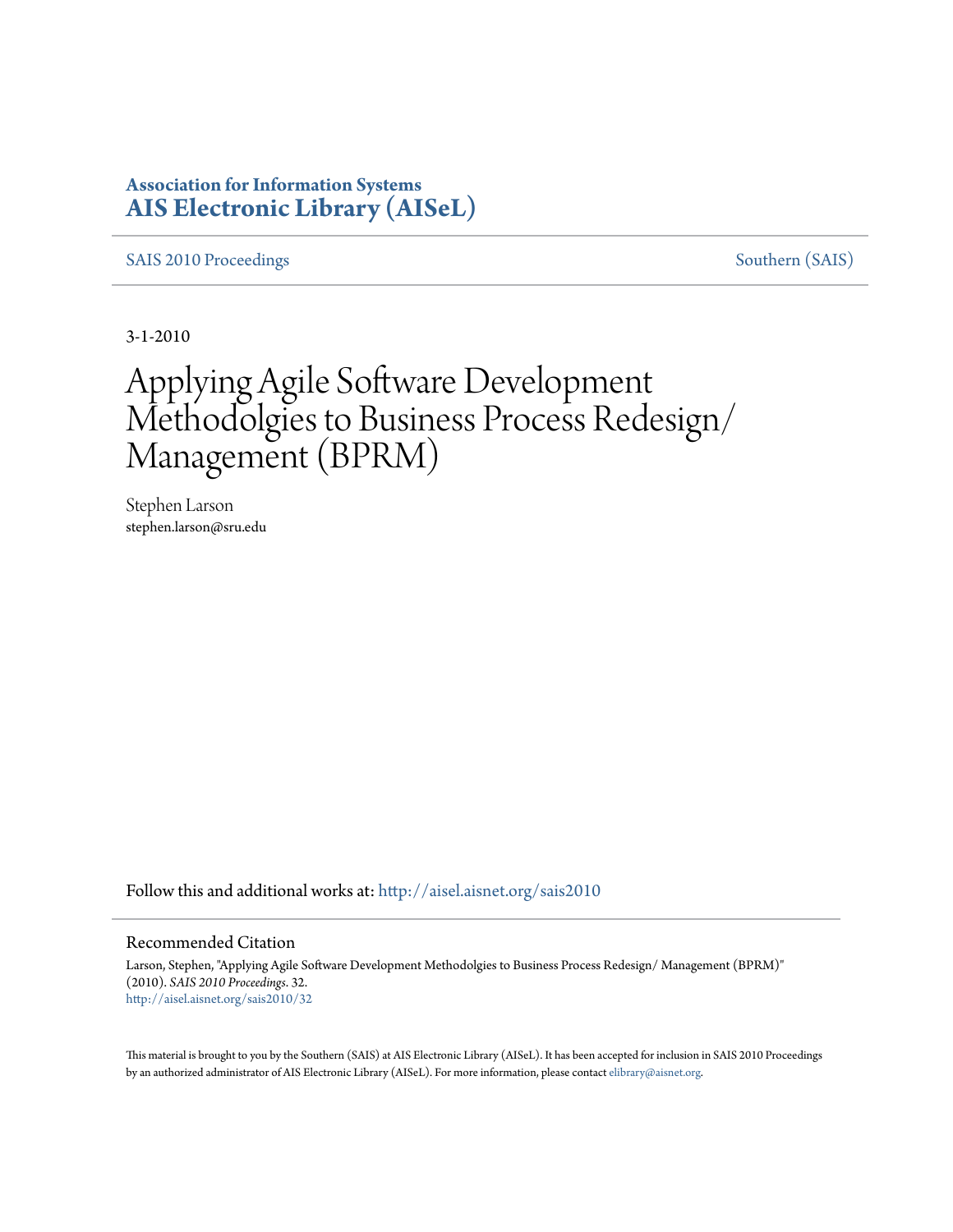## **APPLYING AGILE SOFTWARE DEVELOPMENT METHODOLOGIES TO BUSINESS PROCESS REDESIGN/MANAGEMENT (BPRM)**

#### **Stephen Larson VCU** larsonsp@vcu.edu

#### **ABSTRACT**

Agile principles are known to improve and speed software development. In this paper we explore the relationship between stakeholders and business process redesign/management (BPRM), how stakeholder involvement affects BPRM, and present a short case study that illustrates how Agile principles and methodologies can be used to enhance the effectiveness of BRPM.

#### **Keywords**

User participation, stakeholder, stakeholder involvement, business process redesign, business process management

#### **INTRODUCTION**

Information systems development (ISD) research typically dwells on how stakeholder and user involvement or participation affected ISD projects (Markus and Mao, 2004). Recently research has turned its attention to stakeholder and user involvement in broader ISD projects, which include but is not limited to software. This paper will review the relationship between stakeholders and business process redesign/management (BPRM) and how stakeholder involvement affects BPRM, and present a short case study that illustrates whether Agile principles and methodologies can be used to enhance the effectiveness of BRPM.

The paper first defines terms that will be used and the effect of stakeholder involvement on system success is discussed. A case study illustrating how Agile principles and methodologies can be used in BRPM is presented, followed by conclusions and direction for future research.

#### **DEFINITIONS**

To begin the discussion, it is imperative to define the terms to reduce confusion among the various researchers' works. The terms defined herein have at times differing definitions in the literature, and at other times interchangeable or complementary definitions. In the context of this paper, the terms will be defined as follows.

#### **Information System, Work System, System**

Information systems can be comprised of any of the following: software, hardware, web-based front end, data warehouse, centralized or distributed hardware and software system installations, etc. While we do not discount the necessity to research each type of system individually, for this paper we will adhere to the broader adapted definition derived from Alter's (2001) research. Alter defines a "work system" as "a system in which human participants and/or machines perform a business process using information, technology, and other resources to produce products and/or services for internal or external customers." He argues that information systems are actually work systems "since they consist of human participants and/or machines performing a business process using information, technology, and other resources to produce products and/or services for internal or external customers." In this paper the term "system" will refer to Alter's definition for "work system," and will encompass the definitions for "information system," "work system," and "system."

#### **Stakeholder and User**

Stakeholder and user involvement begins in the requirements phase of ISD projects. Beecham, et al (2005) showed that in the literature the term "stakeholder" includes all practitioners, customers and users; all people affected by the system with direct or indirect influence on the system requirements" (Sommerville & Sawyer, 1997). Thus, stakeholders can be users, and users can be stakeholders. Markus & Mao (2004) reviewed the literature and found that stakeholders "are those who are likely to be affected by a solution, whose acceptance and use of that solution could be problematic, and who are therefore logical candidates for participating in solution development or implementation. Participants are the subsets of stakeholders who are actually given the chance to participate in solution development and/or implementation activities." Users can be participants,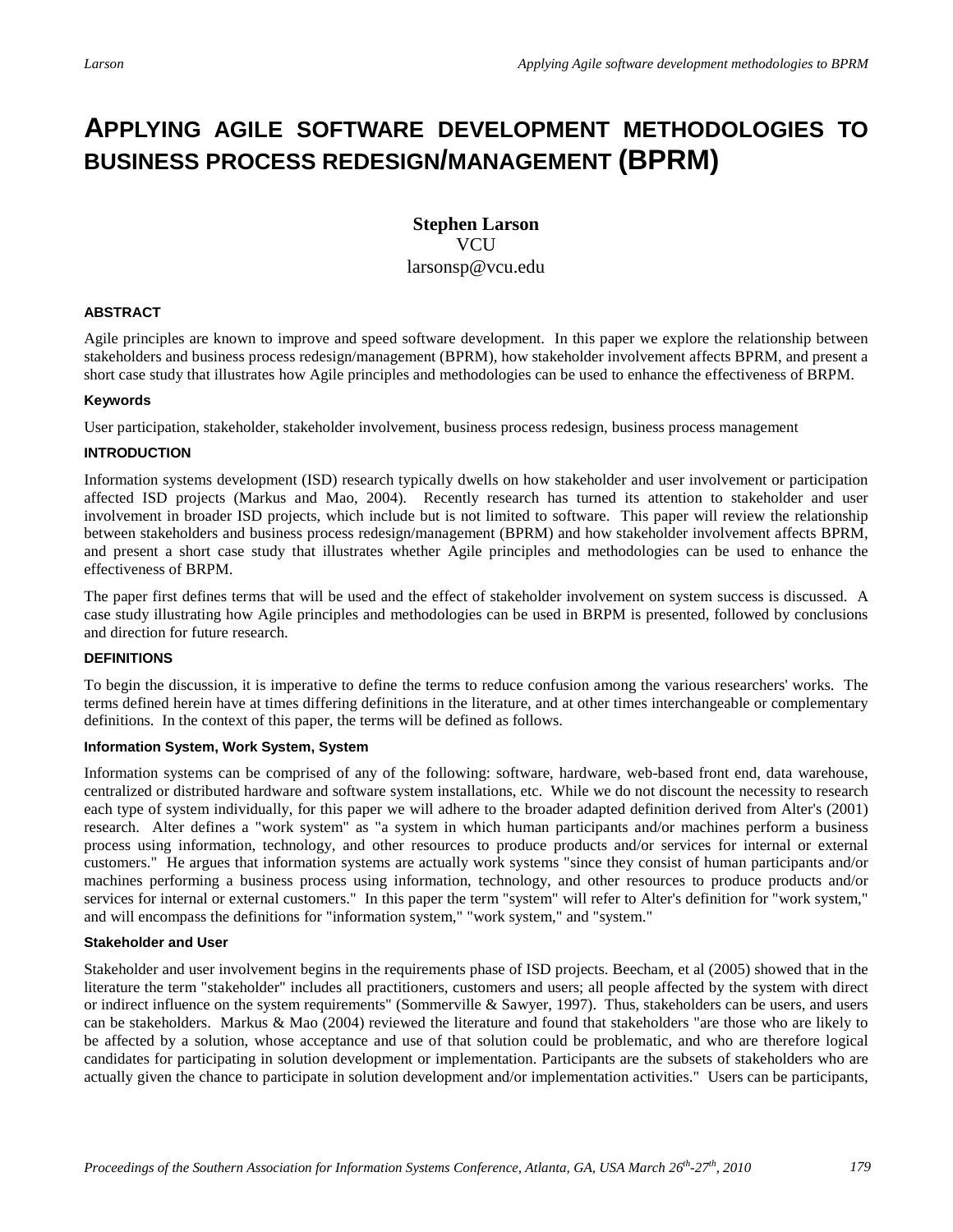and participants can be users. For our purposes, we will apply the term "stakeholder" to mean stakeholder, participant, customer, and user.

#### **Involvement**

The terms "user involvement," "user participation," and "user engagement" seem to be used interchangeably in the literature. Bachore & Zhou (2009) quoted Barki & Hartwick (1991) to define user participation as "referring to the various design related behaviors and activities that the target users or their representatives perform during the system development process" and user involvement when referring to a "subjective psychological state of the individual". An additional term coined by Kappelman and McLean (1991) is "user engagement," which "includes both participation (the behavior) and involvement (the attitude) and refers to the total set of user relationships towards IS and its development." Cavaye (1995) describes user participation as a "set of operations and activities performed by users during system development." Several researchers have studied user participation and collaboration (for example, Mattia & Weistroffer, 2008; Alter, 2009; Mattia & Weistroffer, 2009). This paper will use the term "involvement" when referring to stakeholder involvement, participation, or engagement.

#### **BUSINESS PROCESS REDESIGN/MANAGEMENT (BPRM)**

Included in Alter's (2001) definition of a work system are business processes. Business processes can include (but are not limited to): new product or service development processes, marketing and customer-facing processes, internal work processes, information access and analytical processes, inter-organizational processes, etc. (Mohsen, 2004).

#### **The Effect of Stakeholder Involvement on System Success**

Recent literature reviews show empirically how stakeholder involvement/participation is important to system success. In their review, Harris & Weistroffer (2009) found that while a standard measurement for user involvement has yet to be established, "user involvement has the greatest impact on system success if the user is allowed to voice an opinion and make choices from predefined options." Additionally, they found that there is an optimal level of user involvement, but "involvement beyond certain levels may be counterproductive." Bachore & Zhou (2009) found in 46 empirical studies that not only does the open source software development model (Tsang, 1999) include substantial user participation, but that user participation has a positive impact on system success.

There have been several case studies that concern IS projects being used to bring about BRPM. However, an IS project alone is not sufficient. For example, Markus (1983) illustrated an effort by one company to use a financial IS to accomplish organizational change, only to be thwarted by politics. Cooper (2000) found that "even if political, cultural, and other social issues are overcome, successful IT-enabled reengineering can only result with the existence of creativity."

A possible solution for successful BPRM is to use agile methods in BPRM.

Luna-Reyes, et al (2005) proposed a feedback-rich framework which appears to be similar to Agile methodology – the stakeholders give feedback concerning organizational change. In light of this and the aforementioned case studies, it behooves us as researchers to explore how best to apply agile methods to BPRM projects.

David Norton (2008) determined that BPRM needs to be a mix of discipline and agility, not the waterfall methodology that seems to be used by teams when they are presented with a BPRM project. He likens BPRM release cycles (i.e. a continuous cycle of design and optimization, iterations of fewer than six weeks, new policies and rules in a day) to Agile methodologies. Agile principles stipulate, among other things, an iterative approach to building software one small increment at a time, integrate stakeholder feedback at all stages, and recommend the assessment of the work done in each cycle in order to improve the process and better meet customer expectations. Reza Shafii (2008) asserts that there are two compelling reasons that an agile methodology would be well suited for the iterations of a BRPM cycle: 1) Each business process is modeled, and 2) as BRPM is by nature continuous improvement. He relates that

by modeling a process, business analysts are, in fact, also creating a software execution model, just like developers are doing when designing and writing code. It is therefore reasonable to deduce that the same lessons learned from the failures of the waterfall model for software development, namely the difficulty of coming up with an accurate and complete set of requirements and design from the get-go and its associated problems, should also apply to process modeling. By the same token, it can be reasoned that the use of an agile methodology for BPM would help alleviate these problems. Second, given the assertion that BPM is an implementation of continuous improvement—as established in the first section of this article—it would be natural for it to call for a methodology that also embraces this philosophy, and, as we have seen, agile methodologies fit this requirement.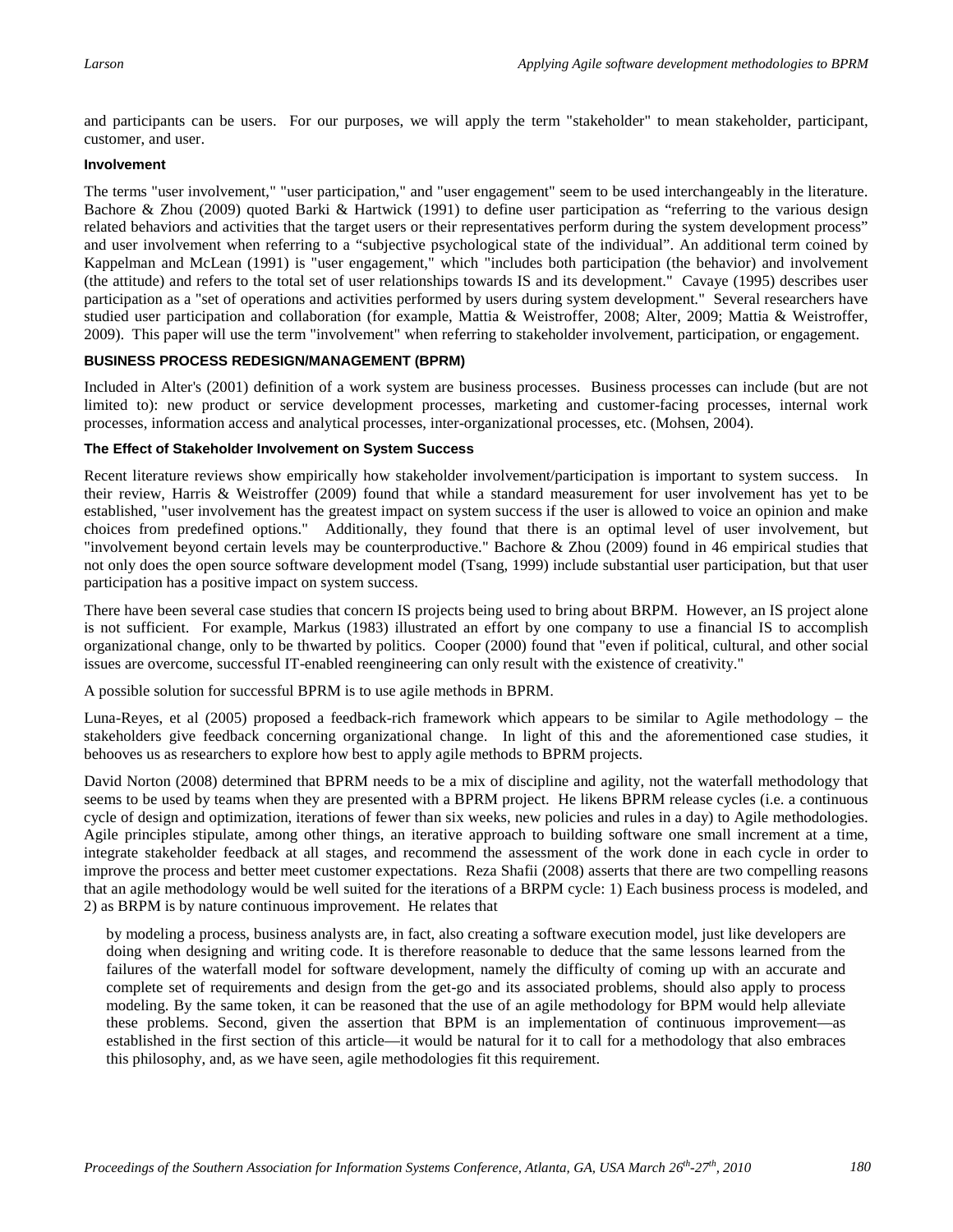Shafii further illustrated that there is no existing BPRM standard in use today and recommends that BPRM analysts evaluate their current methodology against the principles of the agile manifesto to determine if perhaps it could be improved by using the principles therein, such as:

- Is the methodology iterative and incremental?
- Are the iteration lengths relatively short?
- Does the methodology allow for significant changes to requirements throughout the iteration?
- Does the methodology embrace communication and feedback between business analysts and the business users

Agile software development methodologies are a well-researched area and are beyond the scope of this article; Dybå and Dingsøyr (2008) cite numerous studies on agile methodologies. We will touch but lightly on agile software methodologies.

In Agile software development methodologies, stakeholders and users are involved in the ISD project from the very start. The principles in the Agile Manifesto includes "Business people and developers must work together daily throughout the project" (Agile Manifesto).

Qumer and Henderson-Sellers (2008) define an agile software development method as one that focuses on people:

A software development method is said to be an agile software development method when a method is people focused, communications-oriented, flexible (ready to adapt to expected or unexpected change at any time), speedy (encourages rapid and iterative development of the product in small releases), lean (focuses on shortening timeframe and cost and on improved quality), responsive (reacts appropriately to expected and unexpected changes), and learning (focuses on improvement during and after product development).

For example, Extreme Programming (XP), an agile development methodology, has a set of values which includes feedback. The circular feedback from the customer to the developer and back again considers that "every contributor to the project is a member of the "Whole Team," a single business/development/testing team that handles all aspects of the development. Central to the team is the "Customer," one or more business representatives who sit with the team and work with them daily," and the customer is "a single person who can represent the requirements, acceptance criteria, and business value for the project," but is actually "a team of people that communicates with one voice with the Programming Team" (Lindstrom & Jeffries, 2004).

Our case study will examine whether agile development principles and methods can be used to redesign the business processes quickly, effectively, and accurately aligned with the stakeholder requirements.

#### **CASE STUDY**

A pharmaceutical company was closing domestic and international research facilities. To comply with FDA regulations and legal requirements, an IT transition was necessary in which IT assets (hardware, software, and most importantly, data) were to be retired, consolidated, migrated, or archived. The FDA requires that all data (paper and digital) regarding drugs or drug compounds be archived in perpetuity. In addition, legal requirements for intellectual property and foreign nations' requirements must also be met. Unfortunately, the company was foundering with flawed processes which were onerous and unfit for the IT transition task at hand. This case study reviews the redesign of business processes at a research facility in Japan which was being closed.

Due to the closure of the research facility, the overall IT transition project was outsourced to a consulting firm to eliminate possible damage by disgruntled employees. The author was one of two team managers of a 40-person project team made up of project managers, business analysts, technical subject matter experts, technical writers, and other administrative personnel. This project team worked closely with counterparts in the US and European offices, which were receiving archival data, hardware, and software. Though there were over 90 separate projects to migrate, archive, consolidate, or retire hardware, software, digital and paper data, and other drug-related assets, to comply with length restrictions this case study will only focus on a few projects.

Based on previous software development experiences and familiarity with agile methodologies, the team managers decided to test whether agile development methods could be used to redesign the business processes quickly, effectively, and accurately aligned with the stakeholder requirements. A review of system yielded several business processes which could be improved. One such process was the data archival process, which included 17 major steps and took nearly 1 month to complete (see Figure 1). By contract, the archival process of paper-based lab notebooks had a total of 4 major steps and took less than 2 weeks.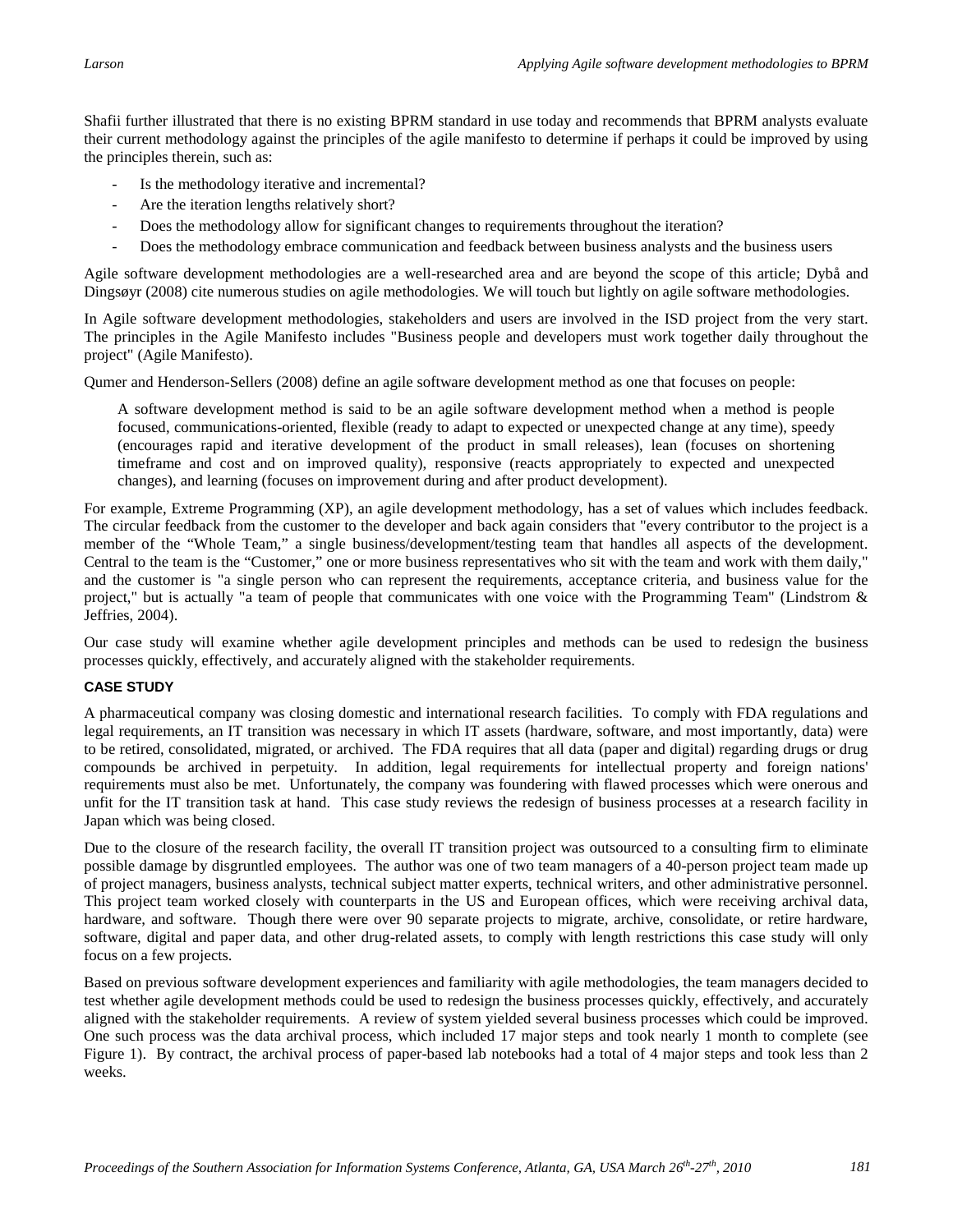

**Figure 1: Data Archival Process Before BRPM**

#### **(each step contains one or more sub-steps)**

Following agile principles, the BPRM iterations went roughly as follows:

- 1. process review and analysis
- 2. process modeling or re-modeling
- 3. process implementation
- 4. process monitoring and evaluation

Starting with a model of the system's current business processes, the team brainstormed about how to better achieve the IT transition goals. The processes were re-modeled, and the team then implemented the new model. The team met with stakeholders and customers on a regular basis to review their process change efforts and determine the stakeholder and customer approval.

At step one of the BRPM iteration, the team and stakeholders reviewed and modeled the current business processes and analyzed them for weaknesses and areas of improvement (Figure 1). Stakeholder involvement yielded invaluable input at this step, particularly in the areas of corporate policy, and legal and FDA requirements. At step two, the weaknesses and areas where improvement was needed were re-modeled, again with stakeholder/customer input. Site-specific needs were discovered, redundant steps were analyzed and some subsequently deleted, etc. During each iteration the resulting model was put into place during step three, which required little stakeholder involvement, except where direct participation was necessary. The process monitoring in step four began upon process implementation, and the process evaluation occurred within two to three days, depending upon the scope and effectiveness of the change. **Example interative redesign efforts. Example the Company policy of the Company policy of the Company policy of the Signature of the Signature of the Signature of the Signature of the Signature of the Signature of the Si** 

During the iterations, several challenges had to be dealt with; for example, opposite time zones, language, signature requirements, corporate data security policies, etc. Many meetings occurred during the working hours for the overseas counterparts – evenings in Japan. This necessitated extra meetings the following day with local stakeholders. Video conferences or conference calls obviated some meetings, but dealing with differing time zones offset the anticipated speed of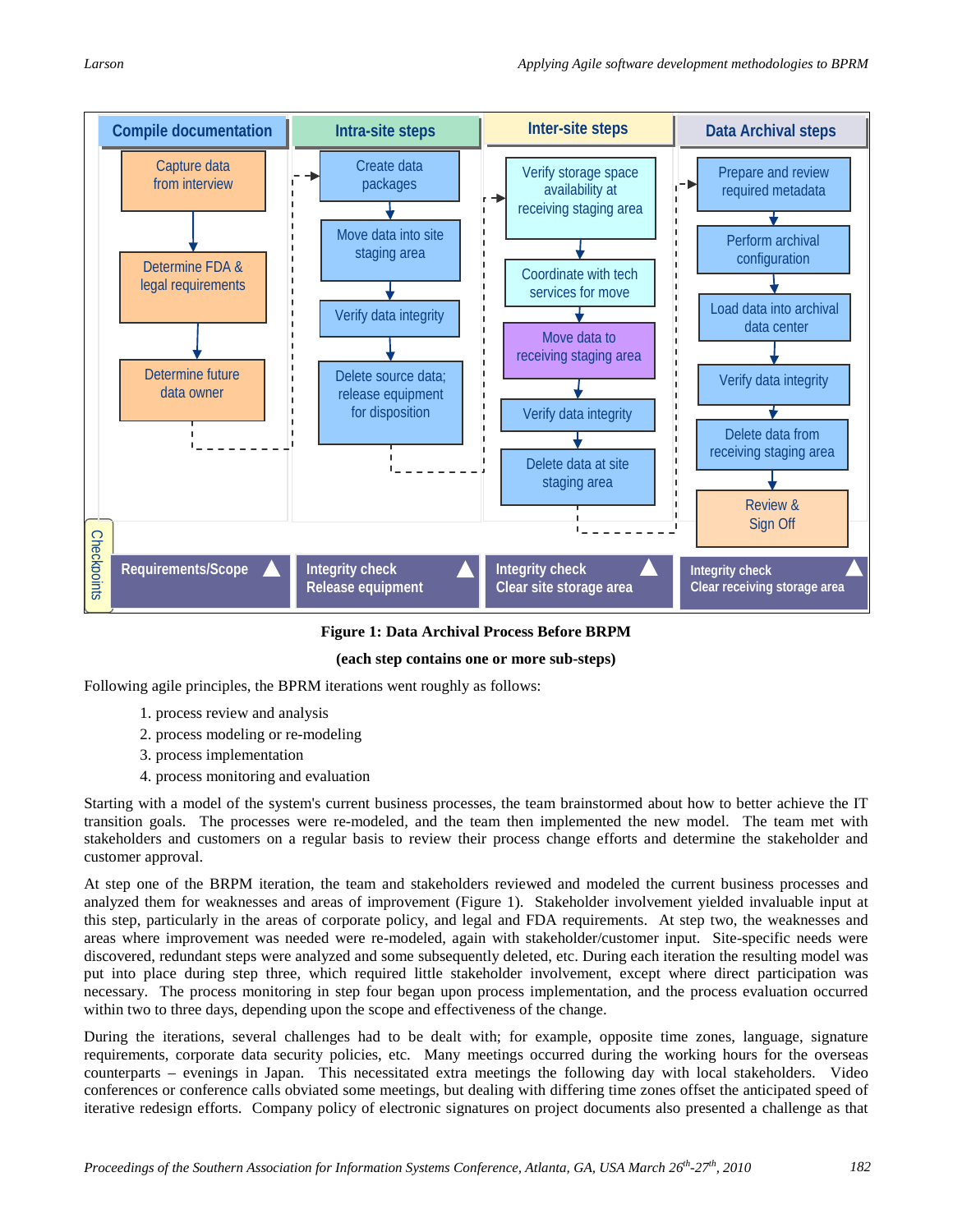technology had yet to be implemented in Japan. Japanese file names caused major problems as the archival vendor had not expected double-byte file names (this was subsequently resolved by compressing several Japanese files as one file with an English file name). At the end of several weeks, the data archival process was reduced to 12 major steps and required only 5 days to perform (see Figure 2).



**Figure 2: Data Archival Process After BRPM**

#### **(each step contains one or more sub-steps)**

Within 3 months, the BPRM cycle had undergone several iterations. The given example is illustrative of most of the redesigned business processes that were clearly more effective and efficient, requiring less time and effort while accomplishing the goals of the IT transition and meeting the legal and FDA requirements.

#### **CONCLUSION**

Though our experience is currently limited to one case study, we have seen that Agile software development principles and methodologies can serve as an effective methodology for BPRM. The constant stakeholder involvement in redesigning processes allow BPRM analysts to ensure the redesigned processes are aligned with stakeholder needs and requirements.

Though at times meeting with stakeholders may be difficult due to geography, language, or other barriers, making the effort to work with stakeholders at each step of the redesign yields invaluable results during a BRPM cycle. While the speed of testing in Agile development was not realized during BPRM, the BPRM cycle time was improved.

Future research plans include testing whether other Agile development principles and methodologies, such as pair